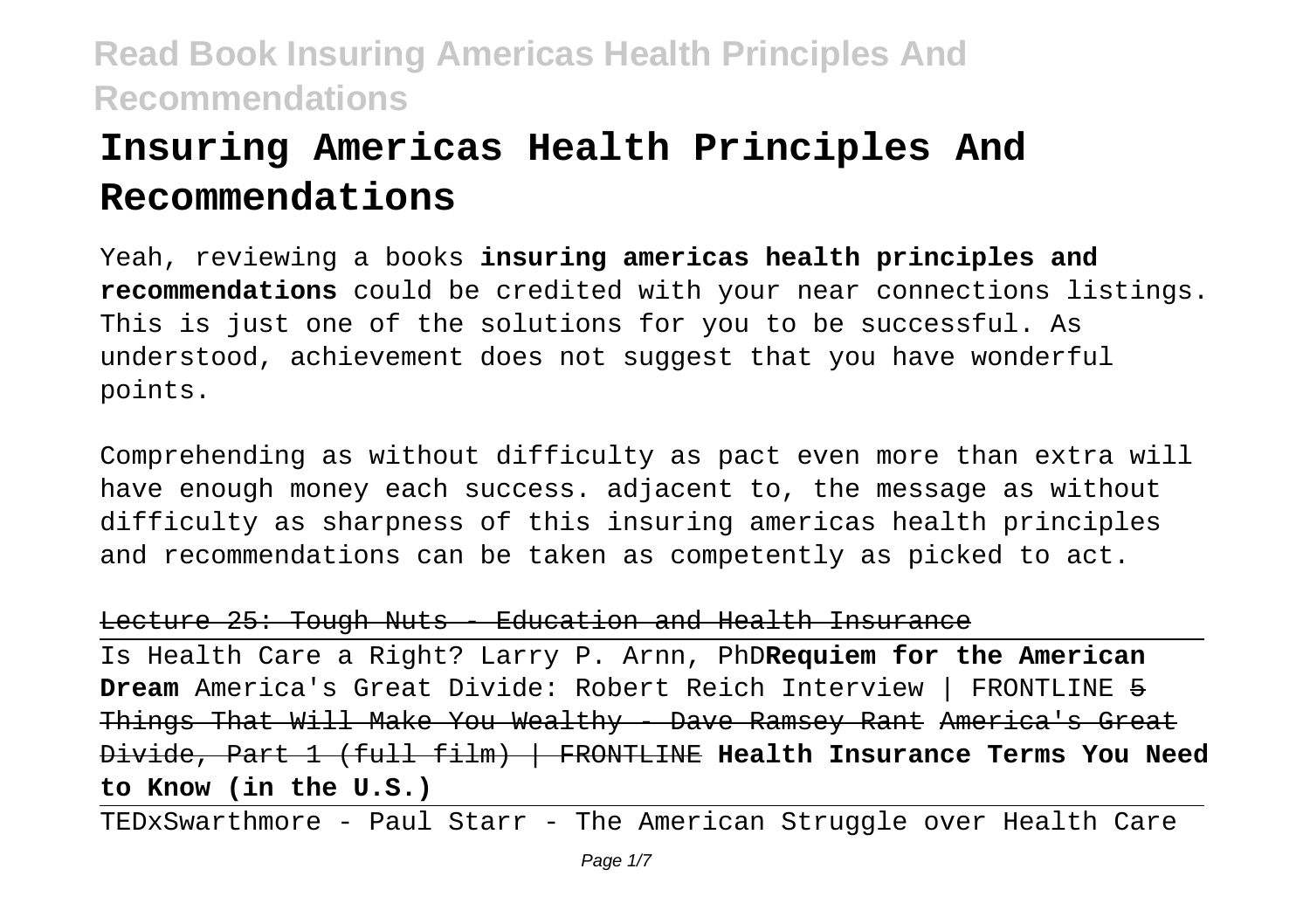Reform**10 Reasons I Chose Insurance Vs. Real Estate as an Entrepreneur | Get Money EP** Thanksgiving Mailbag 2020 | Pod Save America Healthcare system overview | Health care system | Heatlh \u0026 Medicine | Khan Academy**MEDICAL INSURANCE IN THAILAND: The Book** The Economics of Healthcare: Crash Course Econ #29Reinventing the Health Insurance Business Harvard Chan School Alumni Book Club Discussion with Author, David Sinclair, PhD **J.P. Morgan Documentary: How One Man Financed America** Mauro F. Guillén | 2030: How Today's Biggest Trends Will Collide [...] | Talks at Google HOW TO HACK YOUR CREDIT SCORE IN 2021

Why are people so Healthy in Japan?Sugar: The Bitter Truth **Insuring Americas Health Principles And**

Insuring America's Health recommends principles related to universality, continuity of coverage, affordability to individuals and society, and quality of care to guide health insurance reform. These principles are based on the evidence reviewed in the committee's previous five reports and on new analyses of past and present federal, state, and local efforts to reduce uninsurance.

**Insuring America's Health: Principles and Recommendations ...** Insuring America's health: principles and recommendations. Insuring America's health: principles and recommendations. Insuring America's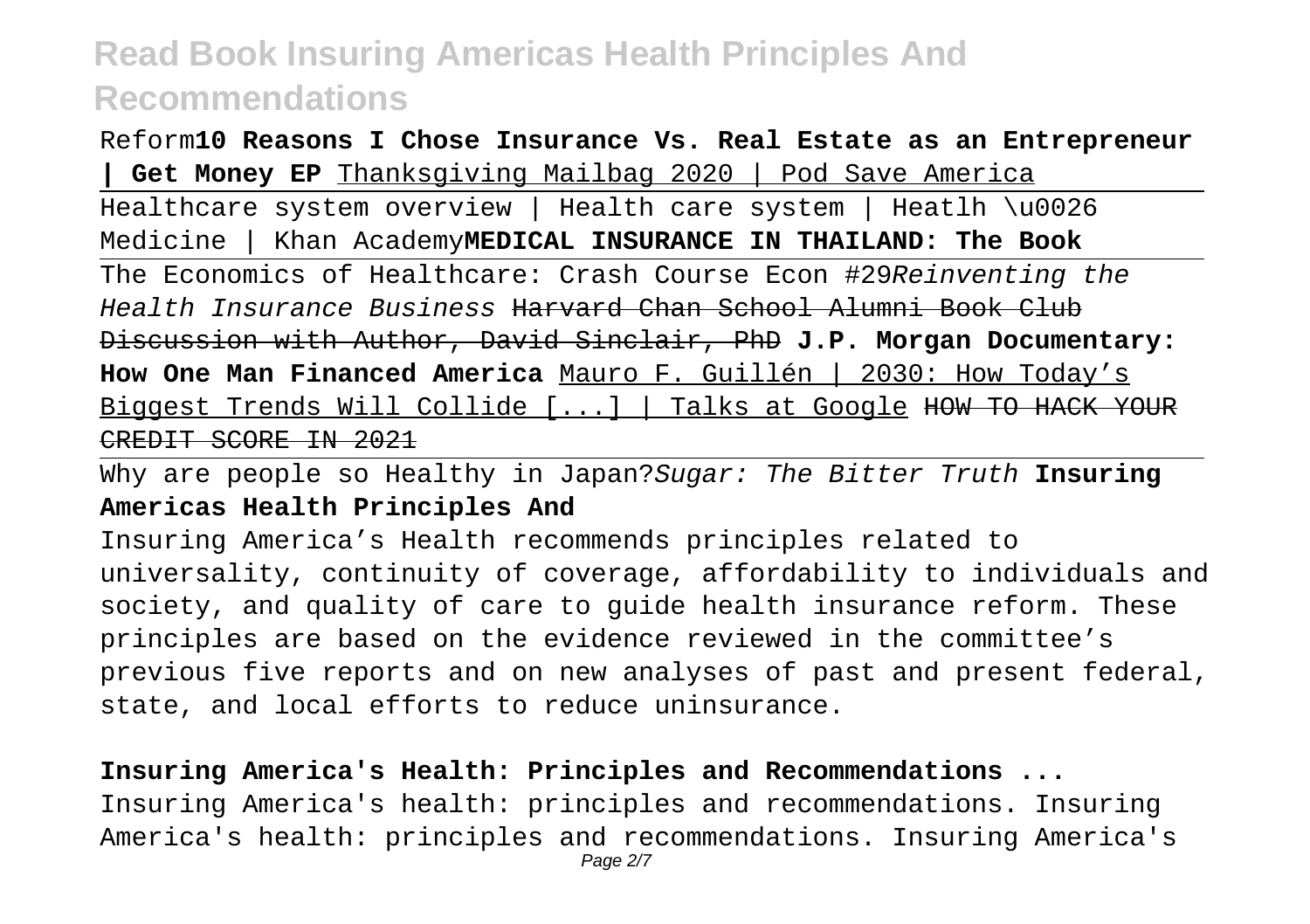health: principles and recommendations Acad Emerg Med. 2004 ... Insurance, Health / economics Insurance, Health / standards\* Insurance, Health / trends ...

### **Insuring America's health: principles and recommendations**

Buy Insuring America's Health: Principles and Recommendations by Committee on the Consequences of Uninsurance, Board on Health Care Services, Institute of Medicine, National Academy of Sciences (ISBN: 9780309091053) from Amazon's Book Store. Everyday low prices and free delivery on eligible orders.

## **Insuring America's Health: Principles and Recommendations ...** researchgate insuring americas health recommends principles related to universality continuity of coverage affordability to individuals and society and quality of care to guide health insurance reform

#### **Insuring Americas Health Principles And Recommendations**

Insuring America's Health book. Read reviews from world's largest community for readers. According to the Census Bureau, in 2003 more than 43 million Ame...

### **Insuring America's Health: Principles and Recommendations ...**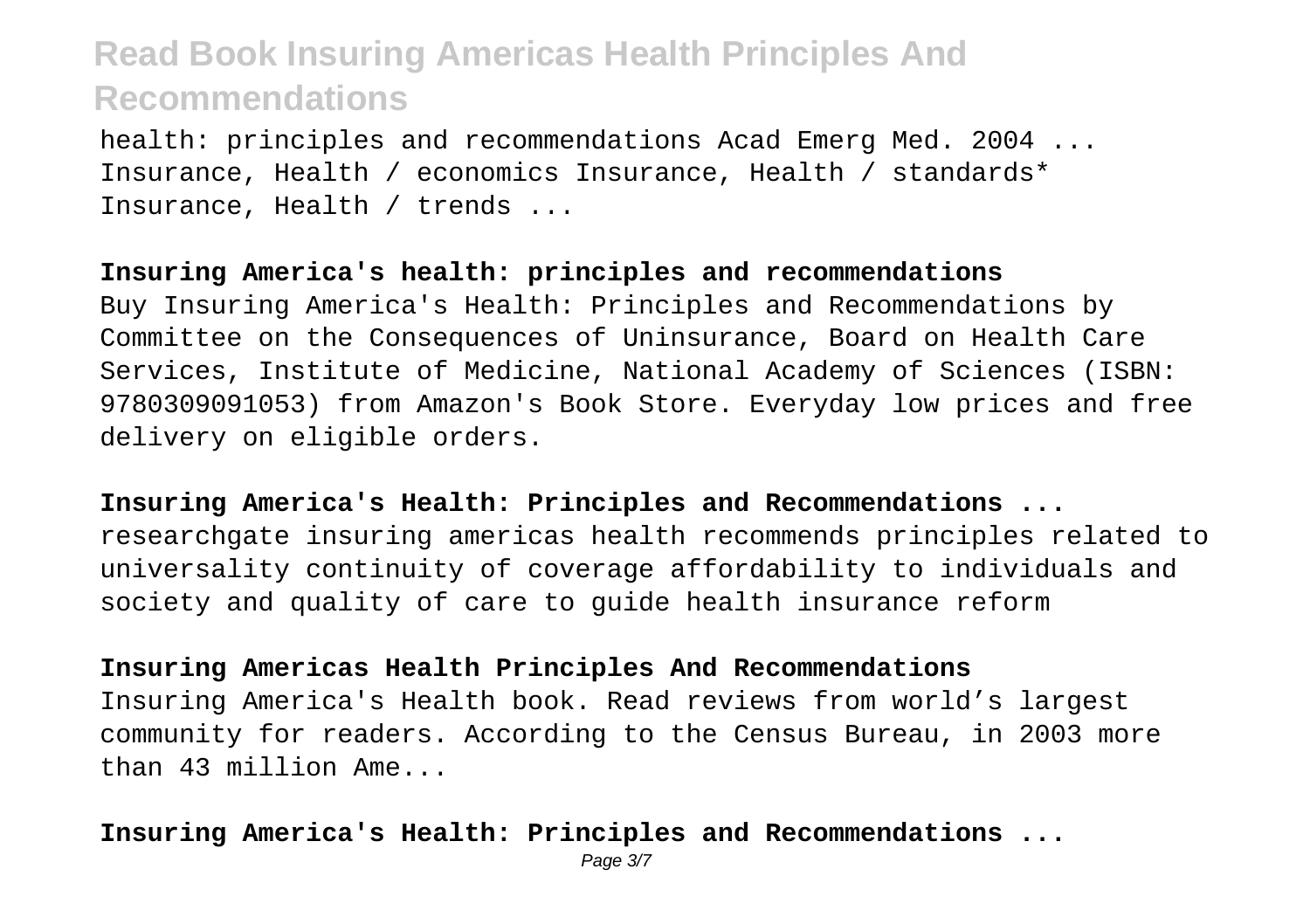This policy highlight alerts readers to the recently released (January 2004) report titled "Insuring America's Health: Principles and Recommendations." The report calls for universal health coverage by 2010, compares proposed solutions to the problem of a growing uninsured population, and details five principles to use to compare and judge current and future options.

**"Insuring America's Health: Principles and Recommendations ...** online library insuring americas health principles and recommendations recommendations health insurance should enhance health and well being by promoting access to high quality care that is effective efficient safe timely patient centered and equitable insurance should be designed to enhance the quality of the health care system as specified above and recommended by the ioms

### **insuring americas health principles and recommendations**

Insuring America's Health recommends principles related to universality, continuity of coverage, affordability to individuals and society, and quality of care to guide health insurance reform. These principles are based on the evidence reviewed in the committee's previous five reports and on new analyses of past and present federal, state, and local efforts to reduce uninsurance.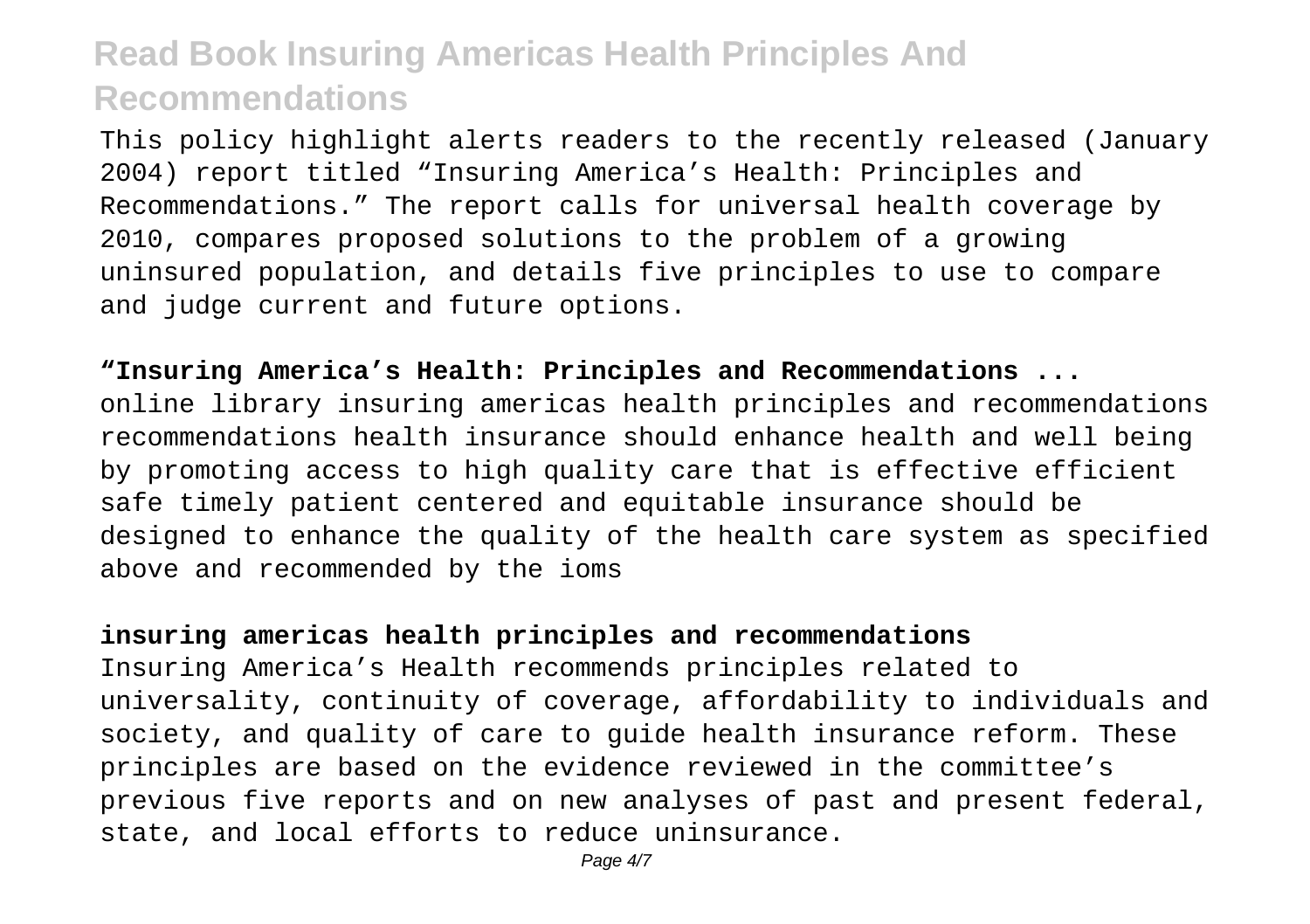### **Insuring America's Health - NCBI Bookshelf**

online library insuring americas health principles and recommendations recommendations health insurance should enhance health and well being by promoting access to high quality care that is effective efficient safe timely patient centered and equitable insurance should be designed to enhance the quality of the health care system as specified above and recommended by the ioms

### **insuring americas health principles and recommendations**

online library insuring americas health principles and recommendations recommendations health insurance should enhance health and well being by promoting access to high quality care that is effective efficient safe timely patient centered and equitable insurance should be designed to enhance the quality of the health care system as specified above and recommended by the ioms

### **insuring americas health principles and recommendations**

online library insuring americas health principles and recommendations recommendations health insurance should enhance health and well being by promoting access to high quality care that is effective efficient safe timely patient centered and equitable insurance should be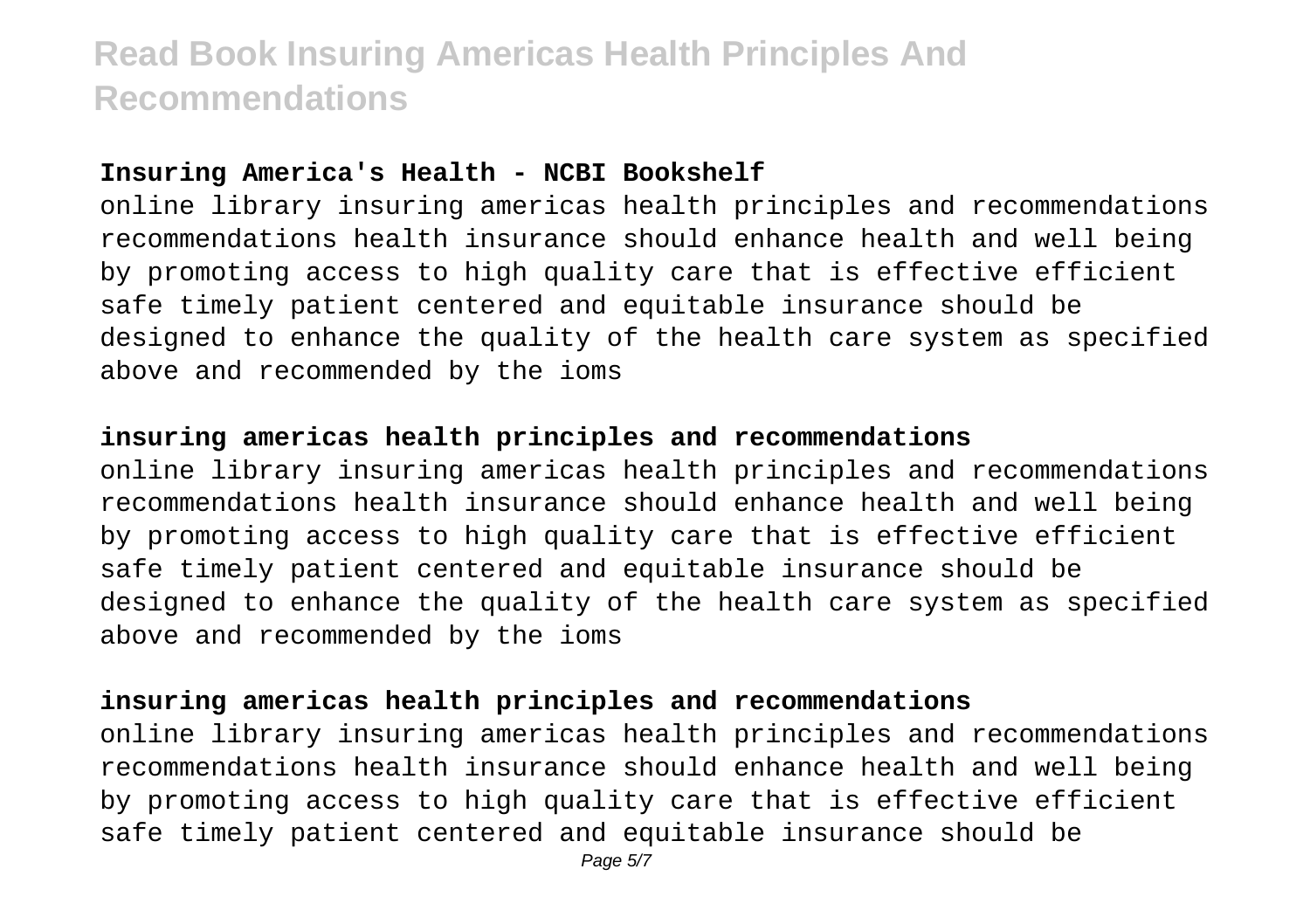designed to enhance the quality of the health care system as specified above and recommended by the ioms

### **10+ Insuring Americas Health Principles And ...**

insuring americas health recommends principles related to universality continuity of coverage affordability to individuals and society and quality of care to guide health insurance reform these principles are based on the evidence reviewed in the committees previous five reports and on new analyses of past and present federal state and

### **Insuring Americas Health Principles And Recommendations**

current and future options insuring americas health recommends principles related to universality continuity of coverage affordability to individuals and society and quality of care to guide health insurance reform these principles are based on the evidence reviewed in the committees previous five reports and on new analyses of past and

## **Insuring Americas Health Principles And Recommendations PDF** Arturo Sanchez and his co-founders have spent the past two years

developing the telemedicine and insurance platform, Sofia, as a way to give customers across Mexico better access to quality ...